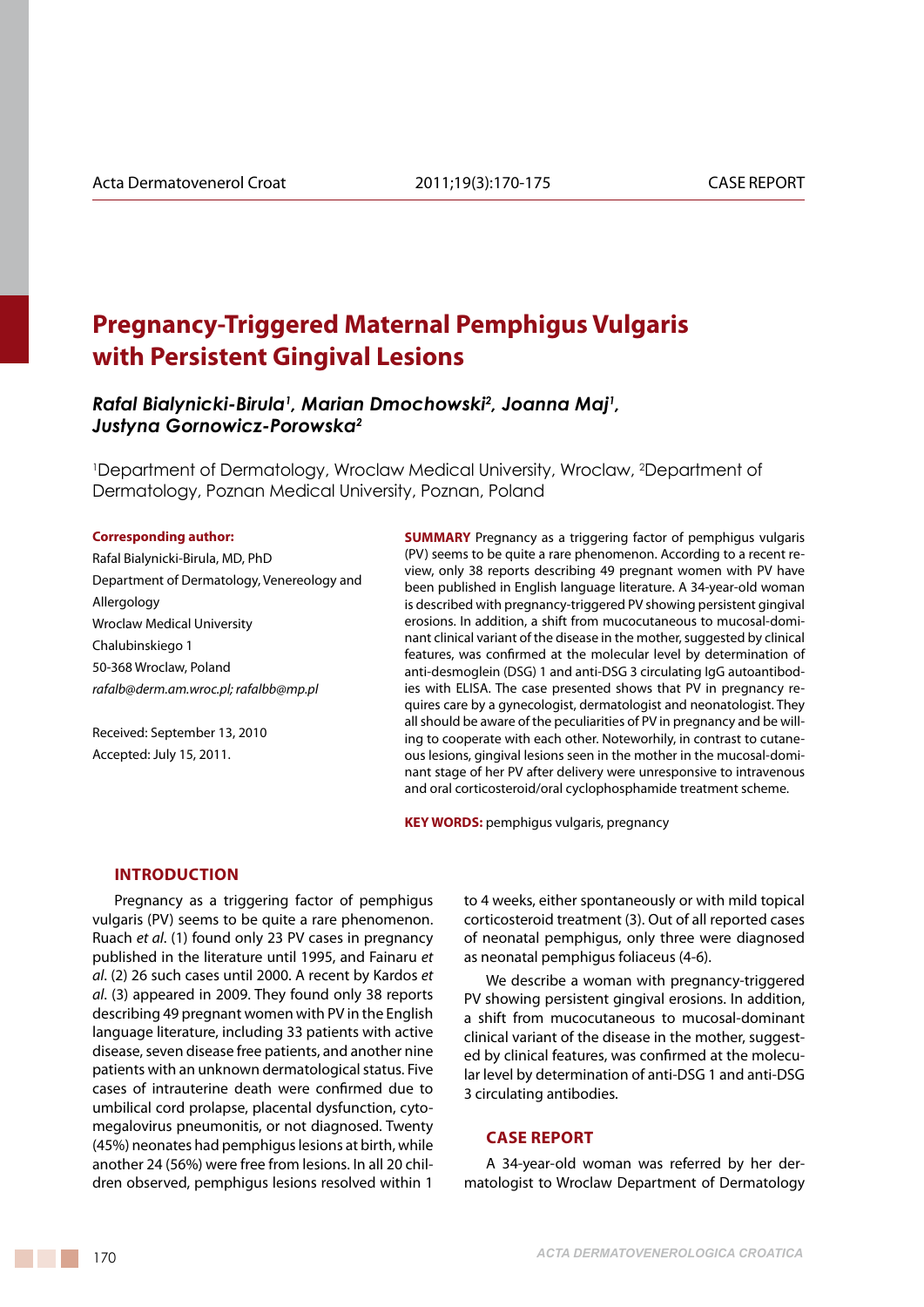for suspected PV. On admission, vesicles with wellstrained but relatively frail roof that was interrupted at many sites, thus leading to erosions were present on the skin of the trunk, upper limbs and face (Fig. 1). The total area of skin changes was approximately 100 cm<sup>2</sup>. In addition, erosions were present on the mucous membranes of the mouth and the vermillion border of the lips, occupying approximately 50% of their surface, causing considerable pain and making food intake difficult (Fig. 2).

The onset of illness occurred in December 2008, when the first erosions appeared in the mouth. At that time, she was in the  $5<sup>th</sup>$  month of pregnancy. The expected delivery date was scheduled for March 2009. The area of erosions in the mouth increased in January and February 2009 and the first blisters on the skin in the region between the breasts appeared in mid March 2009. Cesarean section was performed on March 26, 2009. The birth was on time (gravida 2, 38/39 weeks of pregnancy, male newborn, birth weight 3550 g, birth length 53 cm, Apgar score 10). Approximately 50% of his body surface was covered with diffuse infiltrated erythema, with blisters with frail roof leading to erosions on this base. Consultant dermatologist suspected the following diseases in the mother: herpes gestationis, erythema multiforme or PV, and impetigo neonatorum in the newborn. The patient's serum (only mother's) was referred to Laboratory of Immunology, Poznan Department of Dermatology for pemphigus antibody tests. IgG antibodies against DSG 3 were revealed by ELISA (MBL reagents, Japan) at the level above 150 AU/mL and against DSG 1 at the level 82.20 AU/mL (cut-off points were set at 40 AU/mL and 41 AU/mL, respectively, based on the analysis of ROC curves obtained in this laboratory). In addition, the presence of IgG antibodies against intercellular spaces of the epithelium of monkey



**Figure 1.** Vesicles with frail roof on the infiltrated erythema background present on the face.



**Figure 2.** Desquamative gingivitis as an initial clinical feature.

esophagus (Euroimmune reagents, Germany) was demonstrated at a titer 1:640 by indirect immunofluorescence test (IIF). The child remained under the care of neonatologists at the hospital for 14 days after birth. During this time, the skin lesions completely disappeared. Unfortunately, the child's serum was not tested for the presence of pemphigus antibodies. The mother, in whom dermatologist suspected PV, was discharged from the hospital; only subsequent dermatologic consultation was recommended.

Just one week after delivery, she developed a number of blisters on the back and upper extremities, so the patient was referred to Wroclaw Department of Dermatology. Skin biopsy was obtained for direct immunofluorescence test (DIF) and histologic examination. The presence of IgG and C3c deposits in the intercellular spaces of the epidermis was demonstrated on DIF. There were no IgA, IgM and C1g deposits (DAKO reagents, Denmark). The histological preparation stained with hematoxylin-eosin revealed suprabasilar separation with numerous acantholytic cells (Fig. 3). Changes in the epidermis were accompanied by infiltration of inflammatory cells, mainly focused around hair follicles. In addition, the presence of IgG antibodies against intercellular spaces of the epithelium of monkey esophagus (Euroimmune reagents, Germany) were demonstrated by IIF. Clinical and histologic features as well as the results of DIF and IIF were the basis for diagnosing PV. At that time, the results of laboratory testing done in Poznan reached the Wroclaw Department supporting the diagnosis. In addition, the following parameters exceeding normal range were recorded: elevated levels of D-dimer (2710 ng/mL, normal range: 70-490 ng/mL) and antithrombin III (125%, normal range: 85%-115%) and low concentration of albumin (2.8 mg%, normal range: 3.8-5.4 mg%). Leukocytosis (14960/mm<sup>3</sup>) was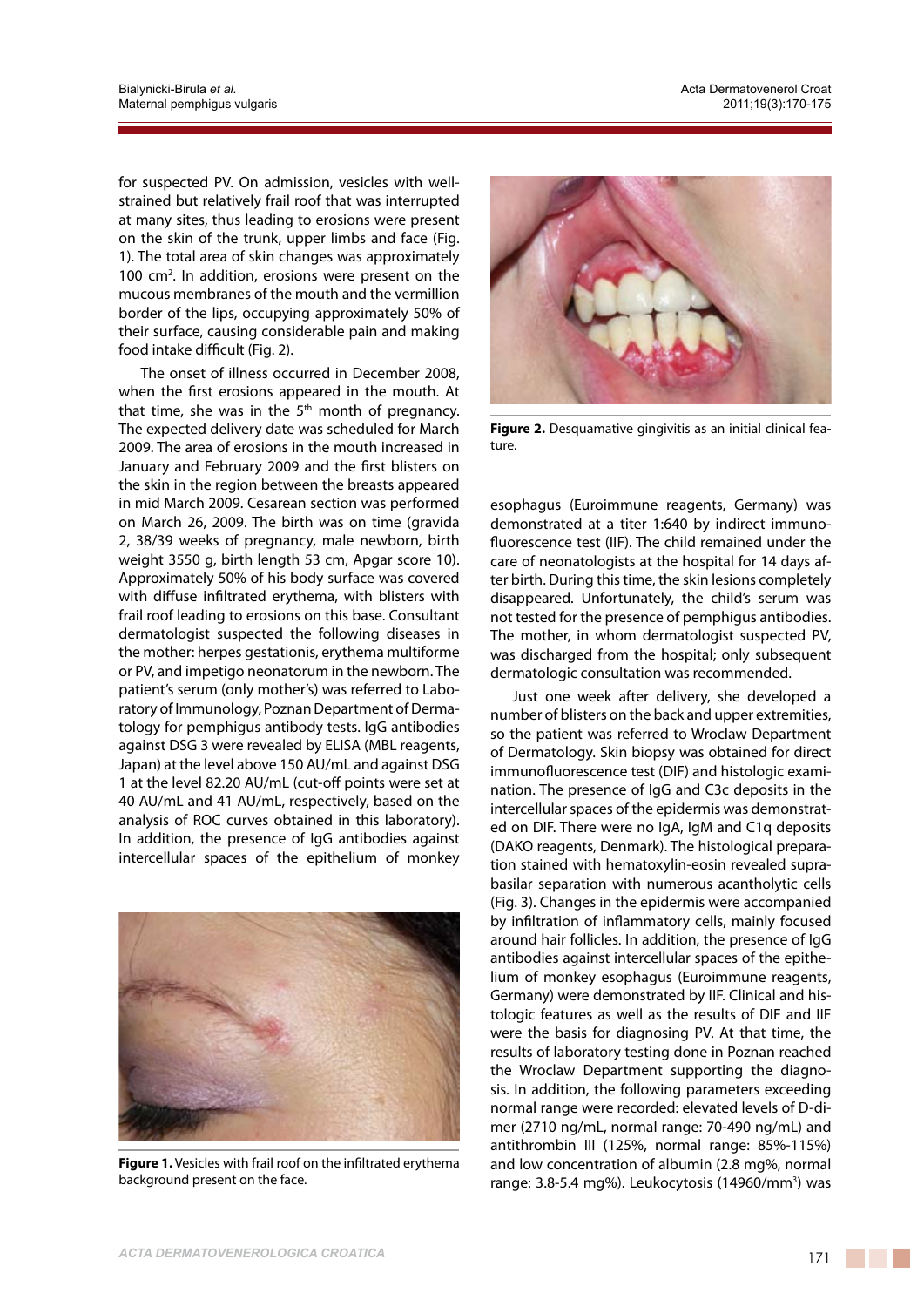

**Figure 3.** Histologic preparation from biopsy from the mother's back revealed suprabasilar separation with numerous acantholytic cells. (hematoxylin-eosin stain; original magnification: x200)

recorded after steroid administration, but was within the normal range before. Other routine tests were within the normal ranges. The treatment was started with the infusion of methylprednisolone hemisuccinate (a single dose 500 mg iv) and as continuation oral therapy included prednisone 60 mg/d and cyclophosphamide 100 mg/d introduced on April 10, 2009. On May 21, 2009, the patient was re-hospitalized for follow-up, primarily for monitoring treatment adverse events and to administer the next 500 mg methylprednisolone hemisuccinate iv infusion; oral therapy was continued, but at a dose of prednisone reduced to 50 mg/d. Clinically, substantial improvement of the skin changes was achieved. There were no new lesions on the skin from her last stay at the Department, and initial lesions were now covered with crusts. Nevertheless, extensive erosions were still present on the mucous membranes of the mouth. Her next stay at Wroclaw Department took place in July 2009. On admission, there was only post-inflammatory discoloration, no erosions or crusts were present. Improvement was also seen in oral mucosa and the area of erosions occupied about 10% of the surface. Consultant gynecologist did not find any pathology. Significantly, the scar after the cesarean section had healed completely and was free from any skin lesions. During this hospitalization, the third dose of methylprednisolone hemisuccinate (a single dose 500 mg iv) was administered and oral therapy continued. The level of leukocytes and other laboratory parameters were in the normal ranges. The doses of drugs were reduced: prednisone to 40mg/d and cyclophosphamide to 50mg/d. On the next outpatient visit on August 25, 2009, there were no skin changes, only mu-

cosal lesions were seen. Prednisone was reduced to 25mg/d and the treatment with cyclophosphamide was finished. In September, the patient resumed her professional work. The patient reduced prednisone to the dose of 5 mg/d. The next outpatient visit was in November 2009. Still, no active skin changes were seen, only post-inflammatory discoloration remained. There were only gingival erosions occupying a few percent of the mucous membranes. Serum was obtained for immunologic tests. IgG antibodies against DSG 3 were revealed by ELISA (MBL reagents, Japan) at the level of 135.69 AU/mL (cut-off point, 40 AU/mL) and against DSG 1 at the level of 2.84 AU/mL (cut-off point, 41 AU/mL), indicating the presence of persistently active mucosal-dominant PV. The patient confirmed that her child (8-month-old boy) was completely healthy. Both his skin and mucous membranes were free from any changes after discharge from the neonatal ward. Again, the child's serum was not tested by DSG 3/1 ELISA.

# **Discussion**

In our case, the apparently neonatal PV (as suggested clinically) resolved spontaneously during the first two weeks, as in all other reported cases of neonates born with only limited changes that disappeared in the first 2-4 weeks of life (3,7-10). As far as PV in pregnant women is concerned, intrauterine death is the main cause of the aggregate perinatal mortality rate, estimated by Kardos *et al*. (3) at about 12%. Therefore, it seems that neonatal pemphigus is not dangerous for a child born with healthy skin or with only limited changes. The most important observation is that these changes resolve spontaneously or only topical steroids are required (3,7-10). In our opinion, the neonates should be cared for at neonatal ward until skin lesions completely disappear. Hospitalization offers an opportunity for careful monitoring of skin changes and other clinical and laboratory parameters, preferably including the level of autoantibodies to desmogleins (8).

We believe that the cesarean section performed in our patient could be a standard procedure, conceivably preventing induction of pemphigus lesions such as blisters or erosions in genital region during parturition; however, there are only scarce data on this aspect in other reports to support our feeling (11). Our patient was free from any lesions in this region. On the other hand, some authors suggest vaginal delivery because it is more natural, and PV and corticosteroid therapy may complicate wound healing after cesarean section (2), but no complications were observed in the four cases treated by Kalayciyan *et al*. (11).

There are some case reports on similar cases, i.e. a mother with limited, only oral PV and transient,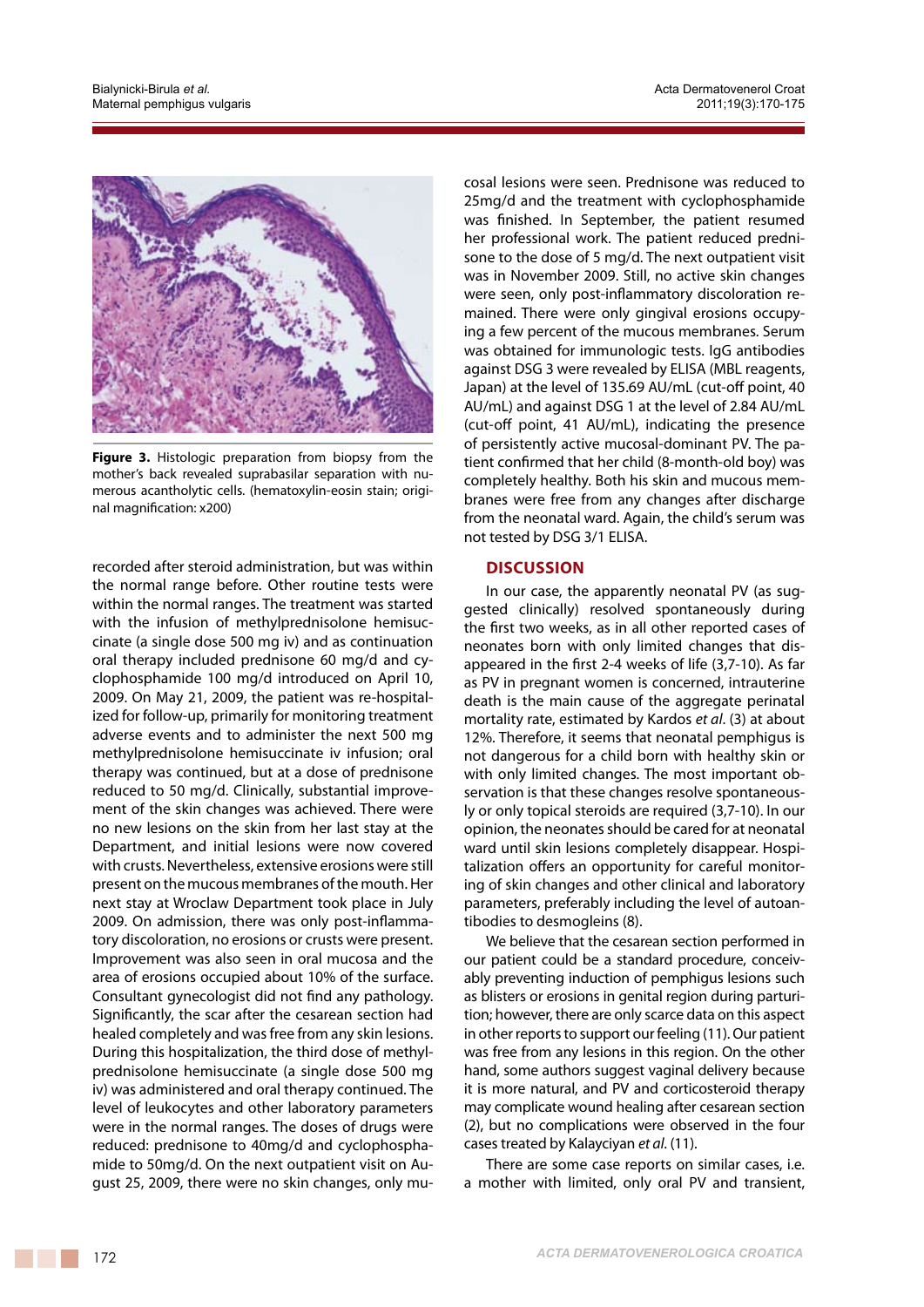extensive skin lesions in the child (10,12,13). This clinical phenomenon may occur and could be explained because the pattern of DSG distribution in neonatal skin is similar to adult mucosal epithelia (12). This clinical observation offers additional confirmation to the DSG compensation theory (12,14,15). With this theory, it is easy to understand why only three cases of neonatal pemphigus foliaceus have been reported (4-6). A study carried out by Rocha-Alvarez *et al*. (16) provides further evidence. Nineteen neonates delivered by mothers with active fogo selvagem, an endemic pemphigus foliaceus, were enrolled. All neonates had completely healthy skin despite the fact that pemphigus autoantibodies in low titers were present in the sera of nine neonates and in five children DIF revealed IgG deposits in the intercellular spaces of the epidermis.

Our patient underwent a shift from initially mucosal-dominant PV to mucocutaneous PV, and reversion to the mucosal-dominant form again, and this reversion was confirmed by ELISA results. Our clinical observation and results of evaluating anti-DSG antibody levels were consistent with the DSG compensation theory (12,17).

Pregnancy was recognized as a trigger of pemphigus (12,13,18), or only a factor of exacerbation (8,19- 21). Our case belonged to the former category. Cases of a child conceived during active PV period (2,22) and of neonatal PV in children born to women in remission (23,24), or in pre-pemphigus stage, without clinical features but only with the presence of autoantibodies against DSG 1 and 3 (25) have also been described. Pemphigus in the mothers was usually exacerbated. These cases should sensitize doctors and patients alike to the need of proper contraception. It should be emphasized that in some of such cases, even a decision to perform therapeutic abortion was made (18,21).

A pregnant woman with PV was treated successfully with a combination of systemic corticosteroids and plasmapheresis (26). This therapy seems to be the therapy of choice. Our patient was not diagnosed before childbirth, so, unfortunately, she was not treated until the first week after delivery, when severe skin changes appeared and at last the patient was admitted to department of dermatology. We used systemic corticosteroids with cyclophosphamide, with good results. Pemphigus vulgaris clinically manifested solely as erosive lesions of mucous membrane may remain undiagnosed for a long time, as in our case. Desquamative gingivitis, a feature observed in our patient in the beginning and still persisting, could be an isolated symptom of PV (27,28). A similar case has been described by Endo *et al*. (17). They observed disease progression from mucosal to mucocutaneous involvement in a patient with desquamative gingivitis associated with PV (17). Importantly, erosions, untreated or treated improperly, of oral mucosa cause impairment in food intake, which can hamper fetal development. A low albumin concentration, as in our case, can indicate inadequate diet. Thus, a pregnant woman with erosions of oral mucosa should consult a dermatologist to make an accurate diagnosis and to introduce appropriate treatment as early as possible (13). Elevated plasma fibrin D-dimer and antithrombin III were interpreted as a consequence of cesarean section (29). Marzano *et al*. (30) showed that patients with active PV had the levels of coagulation markers within normal ranges.

Our patient was aged 34 and PV features appeared 3 months before childbirth, i.e. in the sixth month of pregnancy. According to literature data, the mothers to neonatal pemphigus children were aged (years) 25 (5), 27 (18), 28 (9,19), 30, 31 (11), 32 (8,11), 33 (11), 36 (7), 42 (20), and the oldest mother was aged 46 (21). It seems that the range of maternal age, i.e. the youngest 25-year-old and the oldest 46-year-old, is not specific, so we assume that the age of pregnant women is not relevant for triggering PV.

# **CONCLUSION**

Our case indicates that PV in pregnancy requires care by a gynecologist, dermatologist and neonatologist. They all should be aware of the peculiarities of PV in pregnancy and be willing to cooperate with each other. Moreover, as the gingival lesions seen in the mother in the mucosal-dominant stage of PV after delivery could have suggested clinically not just PV, but above all mucous membrane pemphigoid, it was necessary to perform follow up with DSG 3/1 ELISA to confirm that the disease we were dealing with was still PV. In accordance with the concept on the existence of not only intra- but also inter-molecular epitopes spreading/shifting phenomena in autoimmune blistering dermatoses, one also should be aware that the development of such a dermatosis outside pemphigus spectrum is conceivable in an individual diagnosed initially with pemphigus. Finally, our case shows that oral PV lesions can be resistant to traditional treatment modalities. It needs to be determined whether newer treatment options, such as intravenous immunoglobulins and/or rituximab, could be efficacious in such cases.

# **References**

1. Ruach M, Ohel G, Rahav D, Samueloff A. Pemphigus vulgaris and pregnancy. Obstet Gynecol Surv 1995;50:755-60.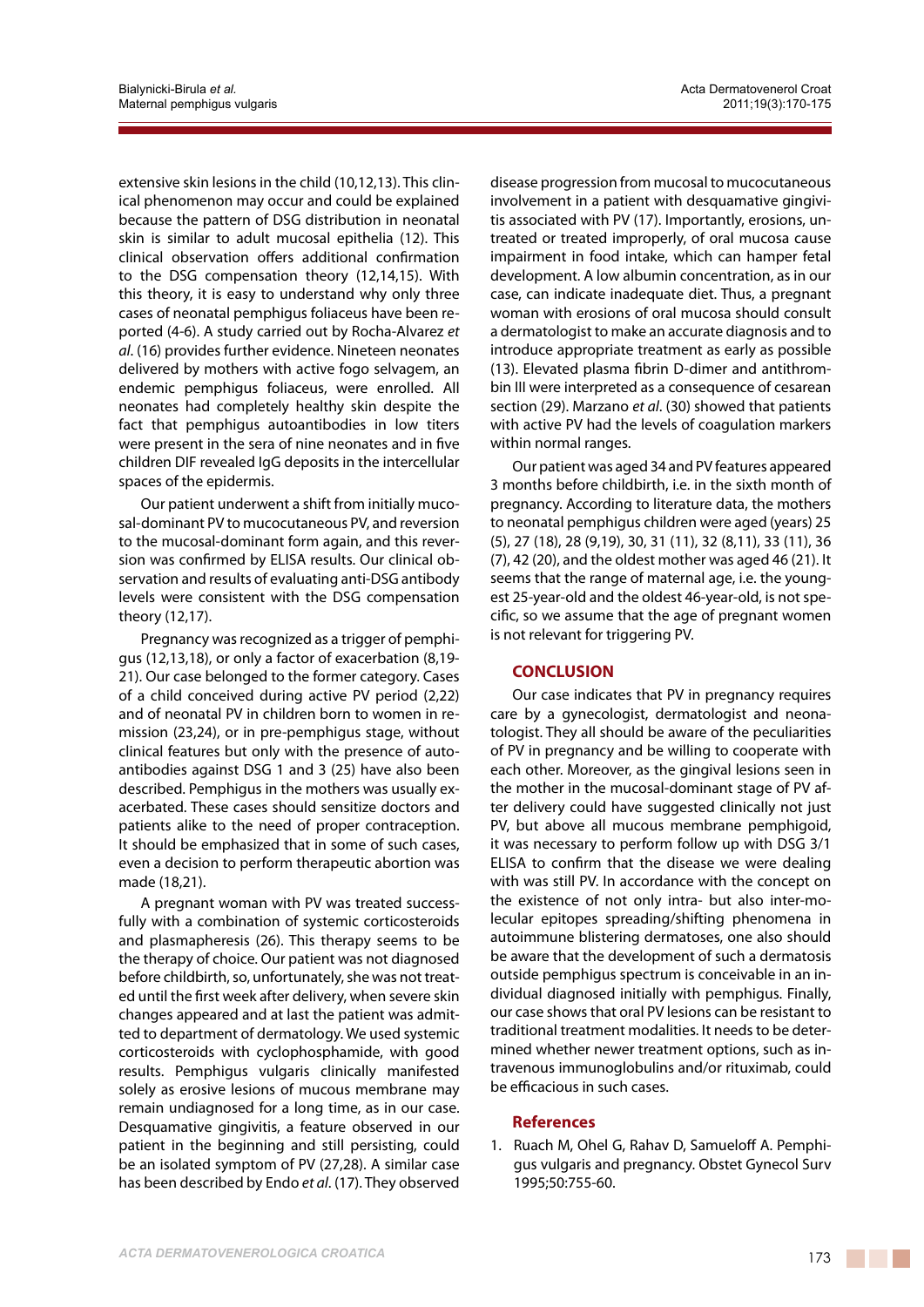- 2. Fainaru O, Mashiach R, Kupferminc M, Shenhav M, Pauzner D, Lessing JB. Pemphigus vulgaris in pregnancy: a case report and review of literature. Hum Reprod 2000;15:1195-7.
- 3. Kardos M, Levine D, Gürcan HM, Ahmed RA. Pemphigus vulgaris in pregnancy: analysis of current data on the management and outcomes. Obstet Gynecol Surv 2009;64:739-49.
- 4. Hirsch R, Anderson J, Weinberg JM, Burnstein P, Echt A, Fermin J, *et al*. Neonatal pemphigus foliaceus. J Am Acad Dermatol 2003 ;49(2 Suppl Case Reports):S187-9.
- 5. Avalos-Díaz E, Olague-Marchan M, López-Swiderski A, Herrera-Esparza R, Díaz LA. Transplacental passage of maternal pemphigus foliaceus autoantibodies induces neonatal pemphigus. J Am Acad Dermatol 2000;43:1130-4.
- 6. Walker DC, Kolar KA, Hebert AA, Jordon RE. Neonatal pemphigus foliaceus. Arch Dermatol 1995;131:1308-11.
- 7. Panko J, Florell SR, Hadley J, Zone J, Leiferman K, Vanderhooft S. Neonatal pemphigus in an infant born to a mother with serologic evidence of both pemphigus vulgaris and gestational pemphigoid. J Am Acad Dermatol 2009;60:1057-62.
- 8. Gushi M, Yamamoto Y, Mine Y, Awazawa R, Nonaka K, Taira K, *et al*. Neonatal pemphigus vulgaris. J Dermatol 2008;35:529-35.
- 9. Makai F, Gaal J, Ladanyi E, Mészaros C. Pemphigus vulgaris, pregnancy, and childbirth. Zentralbl Gynakol 1980;102:110-4. (in German)
- 10. Chowdhury MM, Natarajan S. Neonatal pemphigus vulgaris associated with mild oral pemphigus vulgaris in the mother during pregnancy. Br J Dermatol 1998;139:500-3.
- 11. Kalayciyan A, Engin B, Serdaroglu S, Mat C, Aydemir EH, Kotogyan A. A retrospective analysis of patients with pemphigus vulgaris associated with pregnancy. Br J Dermatol 2002;147:396-7.
- 12. Campo-Voegeli A, Muñiz F, Mascaró JM, García F, Casals M, Arimany JL, *et al*. Neonatal pemphigus vulgaris with extensive mucocutaneous lesions from a mother with oral pemphigus vulgaris. Br J Dermatol 2002;147:801-5.
- 13. Muhammad JK, Lewis MA, Crean SJ. Oral pemphigus vulgaris occurring during pregnancy. J Oral Pathol Med 2002;31:121-4
- 14. Mahoney MG, Wang Z, Rothenberger K, Koch PJ, Amagai M, Stanley JR. Explanations for the clinical and microscopic localization of lesions in pemphigus foliaceus and vulgaris. J Clin Invest 1999;103:461-8.
- 15. Hashimoto T. Recent advances in the study of the pathophysiology of pemphigus. Arch Dermatol Res 2003;295 Suppl 1:S2-11.
- 16. Rocha-Alvarez R, Friedman H, Campbell IT, Souza-Aguiar L, Martins-Castro R, Diaz LA. Pregnant women with endemic pemphigus foliaceus (Fogo Selvagem) give birth to disease-free babies. J Invest Dermatol 1992;99:78-82.
- 17. Endo H, Rees TD, Hallmon WW, Kuyama K, Nakadai M, Kato T, *et al*. Disease progression from mucosal to mucocutaneous involvement in a patient with desquamative gingivitis associated with pemphigus vulgaris. J Periodontol 2008;79:369-75.
- 18. Kaufman AJ, Ahmed AR, Kaplan RP. Pemphigus, myasthenia gravis, and pregnancy. J Am Acad Dermatol 1988;19(2 Pt 2):414-8.
- 19. Hup JM, Bruinsma RA, Boersma ER, de Jong MC. Neonatal pemphigus vulgaris: transplacental transmission of antibodies. Pediatr Dermatol 1986;3:468-72.
- 20. Green D, Maize JC. Maternal pemphigus vulgaris with *in vivo* bound antibodies in the stillborn fetus. J Am Acad Dermatol 1982;7:388-92.
- 21. Galli PA, Ceci GP. Pemphigus and pregnancy. Review of the literature and description of a case. Ann Ostet Ginecol 1973;94:131-6.
- 22. Ugajin T, Yahara H, Moriyama Y, Sato T, Nishioka K, Yokozeki H. Two siblings with neonatal pemphigus vulgaris associated with mild maternal disease. Br J Dermatol 2007;157:192-4.
- 23. Tope WD, Kamino H, Briggaman RA, Rico MJ, Prose NS. Neonatal pemphigus vulgaris in a child born to a woman in remission. J Am Acad Dermatol 1993;29:480-5.
- 24. Fenniche S, Benmously R, Marrak H, Dhaoui A, Ammar FB, Mokhtar I. Neonatal pemphigus vulgaris in an infant born to a mother with pemphigus vulgaris in remission. Pediatr Dermatol 2006;23:124- 7.
- 25. Bonifazi E, Milioto M, Trashlieva V, Ferrante MR, Mazzotta F, Coviello C. Neonatal pemphigus vulgaris passively transmitted from a clinically asymptomatic mother. J Am Acad Dermatol 2006;55(5 Suppl):S113-4.
- 26. Shieh S, Fang YV, Becker JL, Holm A, Beutner EH, Helm TN. Pemphigus, pregnancy, and plasmapheresis. Cutis 2004;73:327-9.
- 27. Lo Russo L, Fierro G, Guiglia R, Compilato D, Testa NF, Lo Muzio L, *et al*. Epidemiology of desquamative gingivitis: evaluation of 125 patients and review of the literature. Int J Dermatol 2009;48:1049-52.